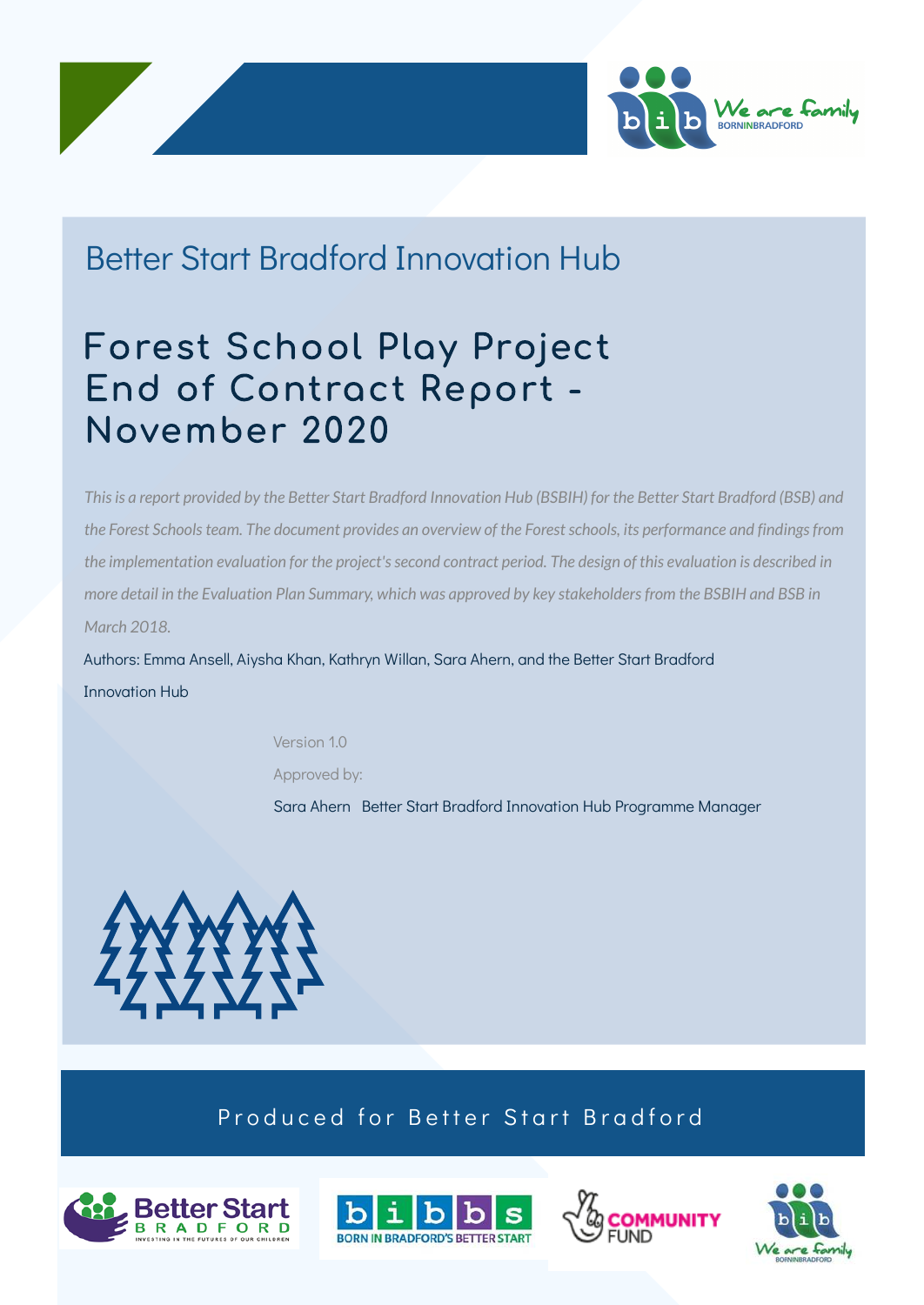## Project Summary

Better Start Bradford Innovation Hub Forest Schools End of Contract Report November 2020

# Executive Summary

The Forest School Play Project is a universal project within the 'Better Place' theme of Better Start Bradford, which aims to enable children to learn through play in a natural environment. The central component of the project is a programme of 10 weekly sessions delivered by trained facilitators for groups of 3 year old children attending nurseries. Sessions take place in local green spaces, parks, and woodlands. There is an opportunity for parents to attend programme sessions with their children. In addition to the 10 week programme, the project has also run stand alone Family Play Sessions for local families in parks and green spaces.

This report provides an evaluation of the project delivery between 1st April 2018 and 30th September 2020 in line with the agreed evaluation plan. It incorporates project monitoring data as well as a summary of an in-depth ethnography which was completed by the

Innovation Hub in April 2019. It should be noted that due to Covid-19 and the associated lockdown measures delivery of the 10 week Forest Schools programme paused on the 16th March 2020 (shortly before the third year of the contract started). As a result we do not provide an assessment of the 10 week programme delivery in Year 3. We do provide a summary of delivery of Family Play sessions as these were able to continue, despite the lockdown.

issues were identified during the preparation of this report. These are described in more detail on page 2 of the report. These are only minor issues and for this reason the project have

been placed in AMBER.

1

Outcomes for Forest Schools have been aligned with domains of the EYFS with the aim of supporting robust assessment of the impact of Forest Schools on children attending nursery. However, work by Better Start Bradford and the Innovation Hub should continue to explore if and how this data might be accessed so that quality of the data can be established



to the number of programme sessions delivered. It was anticipated that 330 sessions would be delivered over three years. This target was adjusted to 203 to account for the length of the evaluation period and the impact of COVID-19 180 sessions were delivered (89% of target). This places the project in AMBER for this progression criteria.

children would complete the 10 week programme over three years. This target was adjusted to 163 to account for the length of the evaluation period and the impact of COVID-19.

146 children completed Forest Schools (90% of the target). This places the project in AMBER for this progression criteria.

Targets for satisfaction related to the proportion of families with a median score of 4 or more on project satisfaction questionnaires. 132 families completed and returned satisfaction questionnaires for the project. 100% had median scores of 4 or more, demonstrating high levels of satisfaction with the project. This places the project in GREEN for this progression criteria.

It is recommended that the Get Out More and Innovation Hub teams revisit data capture to ensure that any outstanding issues are resolved and project data continues to be of a good standard.

The Forest Schools Play project has shown to to be a highly acceptable project to early years settings, children, and parents and caregivers. This has been demonstrated by the repeated participation of settings, high levels of recruitment and retention of children in the programme, and good levels of parent and caregiver involvement. The project should aim to maintain this level of engagement moving forward.

#### Recommendation 1 Recommendation 2 Recommendation 3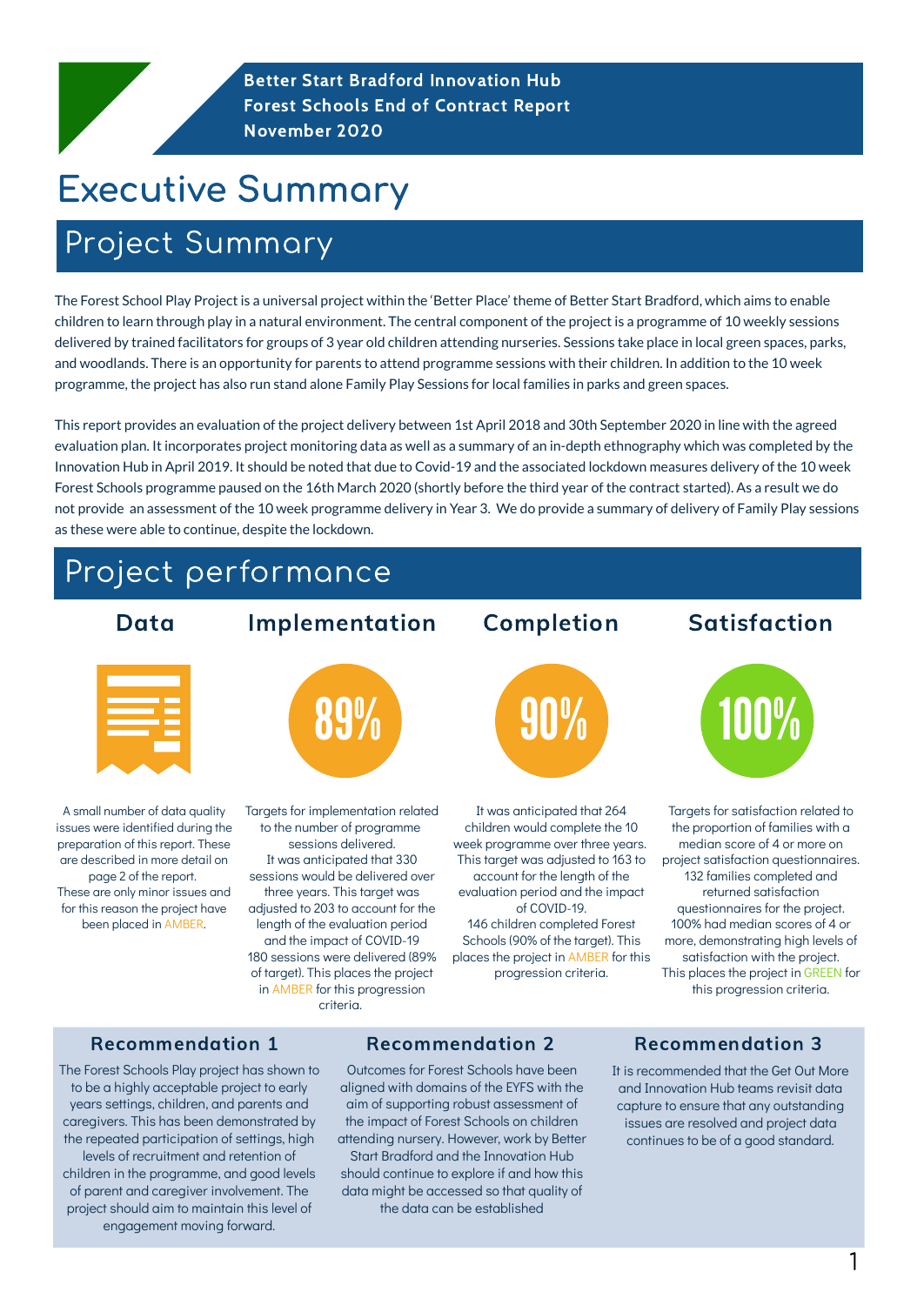#### Data

# Project Performance

The project have worked closely with the Innovation Hub and Better Start Bradford teams in developing effective data capture for the project. Data has been provided on time and to a good standard. However, a small number of data quality issues were identified during the preparation of this report. This specifically related to duplicate records identified in SystmOne and discrepancies between attendance data in the system and what is reported in project excel spreadsheets. For this reason the project are in **AMBER**. Work with the project team to ensure consistency in data recording would aid interpretation of data including as an example standardisation of how session venues are recorded.

#### Completion

## Satisfaction

It was anticipated that the project would deliver 90 Forest School programme sessions in Year 1, and 120 in both Years 2 and 3 . An overall target of 330 sessions delivered over the contract term. For the purposes of this report the overall target was adjusted to 203 sessions to account for the pause in delivery due to COVID-19 which occurred toward the end of Year 2 of the contract. The annual target for Year 1 remained the same (90 sessions), but the annual target for Year 2 was adjusted to 113.

In the first year Forest Schools delivered 78 sessions (87% of their target) and 102 sessions in Year 2 (90% of their target). Over the course of the evaluation period, the project met 89% of its overall anticipated session delivery. This puts the project in **AMBER** for this criteria.

132 parents and caregivers completed and returned project satisfaction questionnaires after taking part in a Forest Schools programme. All 132 (100%) had median scores of 4 or more, demonstrating high levels of satisfaction with the project. Overall, this puts the project in GREEN for this progression criteria.

See the Satisfaction section in this report (page 10) for more detail around Satisfaction.

#### Implementation

Better Start Bradford Innovation Hub Forest Schools End of Contract Report November 2020

100%

Children complete the Forest Schools programme by attending at least 7 of 10 sessions . It was anticipated that 264 children would complete the programme over the contract term with annual targets of 72 children Year 1, and 96 in Years 2 and 3. For the purposes of this report the overall target was adjusted to 163 to account for the pause in delivery due to COVID-19 which removed opportunity for some children to complete. The annual target for Year 1 remained the same but was adjusted to 91 for Year 2.



113% 71% of completion target met

In the first year the project exceeded their target, as 81 children completed the programme (113%

of the target), placing them in GREEN. In Year 2, 65 children completed the programme (71% of the

target) placing them in RED. This puts the project in **AMBER** overall as they achieved 90% of the

overall target. More detail about completion can be found on page 5.



of completion target met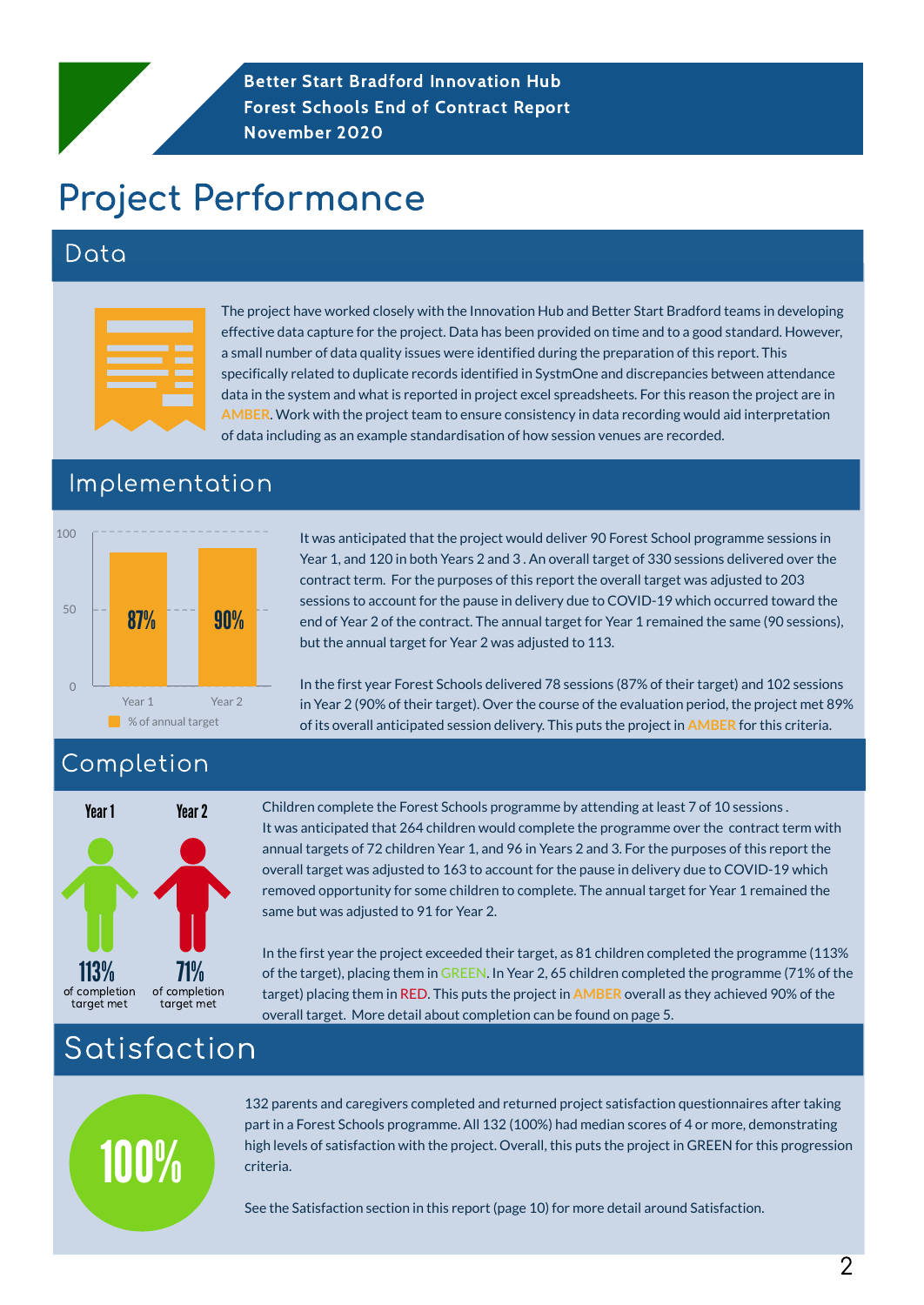How did families move through the project?

18 nurseries recruited



146 children completed Forest **Schools** 

37 participants did not complete due to COVID-19

**16** non-completers (missed sessions)

non-completers (withdrew)

# Project Flow Diagram

3

Better Start Bradford Innovation Hub Forest Schools End of Contract Report November 2020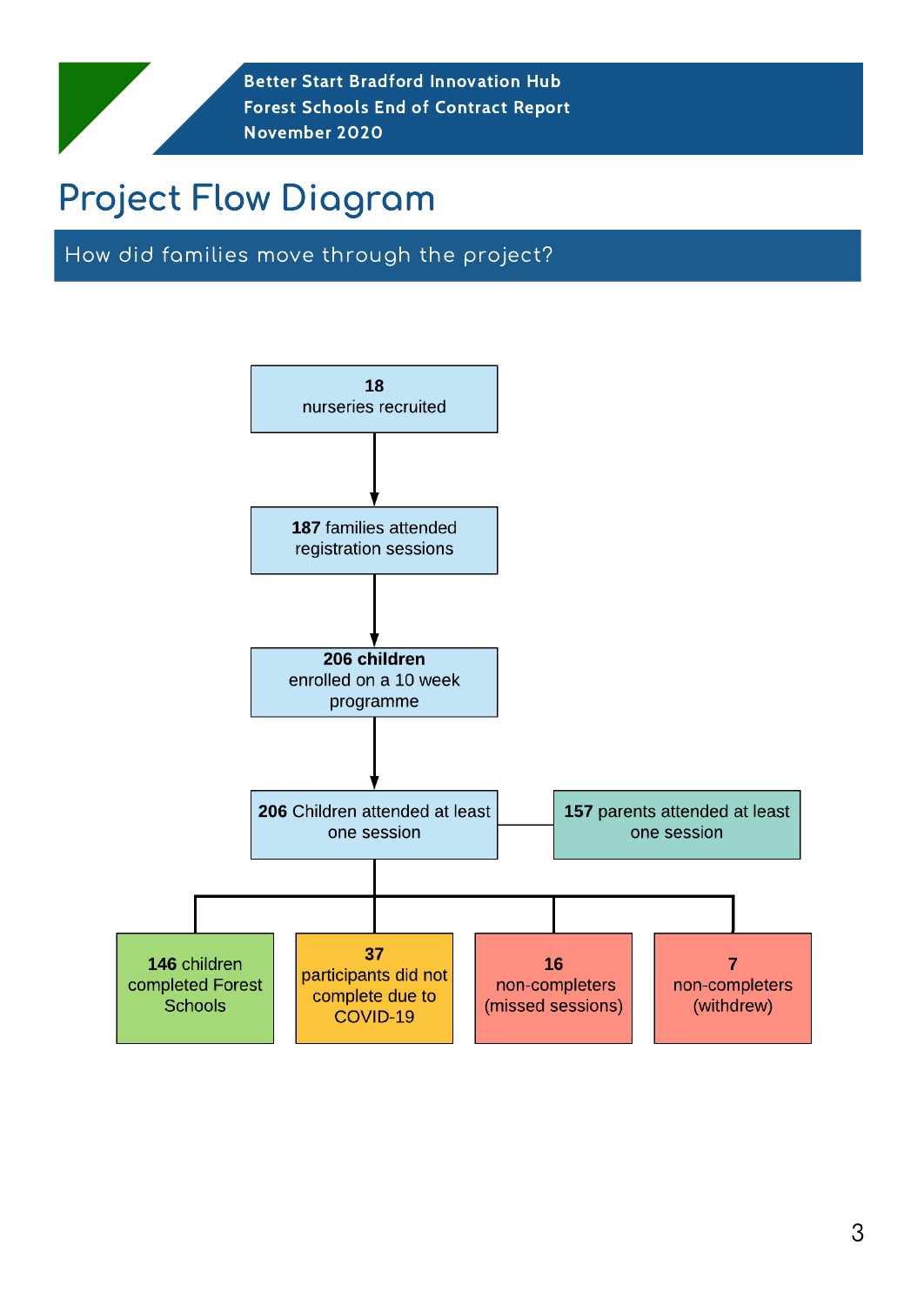**Better Start Bradford Innovation Hub** Forest Schools End of Contract Report November 2020

# Recruitment and attendance

## How many nurseries were recruited?



## How many families were recruited?

# **187**

**Registration Sessions:**

Families had the opportunity to attend a registration session before they enrolled children on the 10 week Forest Schools programme. All programmes ran a registration session, meaning 21 registration sessions were delivered in total. 187 families attended a registration session.

#### **Enrollees:**

The anticipated number of children enrolling onto the Forest Schools programme in Year 1 was 90.

In Year 2 and 3 it was 120.

It was anticipated that 9 nurseries would commit to participating in the programme in Year 1 of the project, with a further 12 in both Years 2 and 3.

In Year 1, the project met their target and enrolled 90 children. In Year 2, they enrolled 116 children (97% of the target). No children were enrolled in Year 3 due to a pause in delivery. This meant the project met **98%** of their enrolment target.

#### **Participants:**

Targets for participation were the same as for enrolment. Of the 206 children who were enrolled, **100%** attended at least one Forest School session and so can be classed as a participant of the programme. This meant the project met 98% of their target for participation.

Families attended registration Sessions

Targets were met in Year 1 and 2 before delivery was paused in Year 3 in response to the COVID-19 lockdown and the closure of Early Years settings. The 21 times nurseries were recruited over the evaluation period related to 18 unique settings, meaning that 3 nurseries participated in the programme more than once.

Children attended at least one session





#### **Attendance:**

On average children attended 6 sessions..

Children spent an average of 78 minutes at outdoor venues during a session, with the minimum time spent at a venue of 58 minutes and a maximum of 102 minutes.

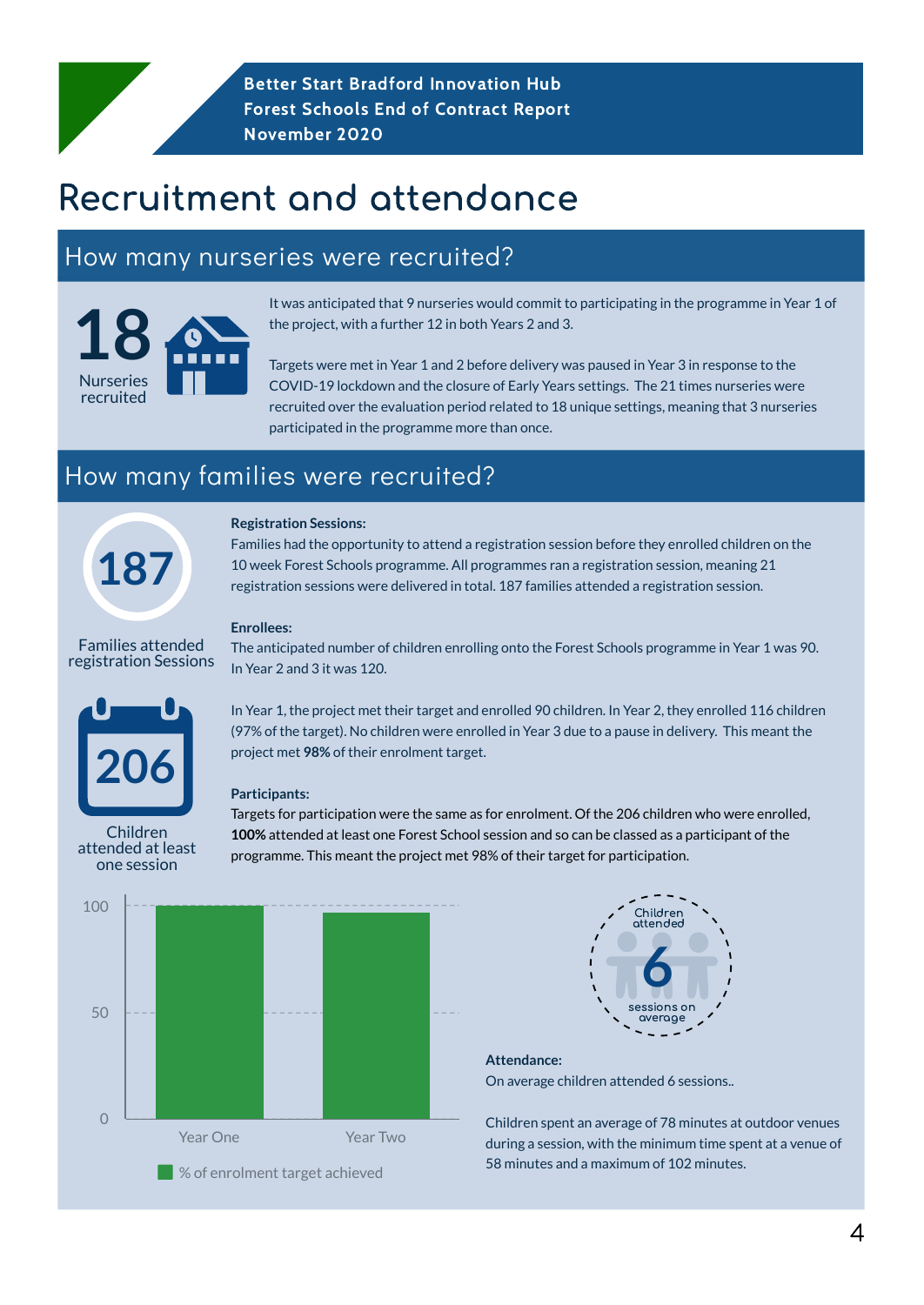Better Start Bradford Innovation Hub Forest Schools End of Contract Report November 2020

## Who else attended Forest Schools?

The involvement of parents and other caregivers in sessions was detailed as a key activity in the logic model for Forest Schools. It was anticipated that 45 parents and caregivers would attend in Year 1 and 60 in Year 2. An overall target of 105.

157 parents and caregivers attended at least 1 Forest School session (excluding registration sessions) meaning the project exceeded their target (150% of target). 70% of caregivers who attended sessions were mothers, 26% were fathers the rest were grandparents, aunts, and uncles.

The average number of caregivers attending any session of a course was 5 (around half of those with children enrolled on each programme). 2 programmes ran with 10 caregivers attending at least 1 session each, and 2 ran with only 1 caregiver attending a session.

**Caregivers** attended at least

Completion of Forest Schools is defined as having attended at least 7 of the 10 programme sessions. It was anticipated that 264 children would complete the programme over the contract term with annual targets of 72 children Year 1, and 96 in Years 2 and 3. For the purposes of this report the overall target was adjusted to 163 to account for a two and a half year evaluation period as well as the pause in delivery due to COVID-19 which meant a number of children would not have opportunity to complete the programme .

146 children completed the Forest Schools programme over the course of the evaluation period (87% of the overall target). This means that 71% of children who participated in the programme went on to complete it.

Reasons for non-completion



**89%**

of participating children completed the programme

COVID-19 cancellation (62%) Withdrew from programme (11%) Missed sessions (27%)

# Attendance and completion

**157**



#### Did children complete Forest Schools?

It is worth noting that of 60 children who did not complete their programme, 37 children were unable to complete because of the COVID related pause to delivery, which led to cancellation of programmes.

16 further children did not complete due to nonattendance and/or the cancellation of individual programme sessions, and the other 7 withdrew from the programme.

If we exclude children whose programmes were cancelled because of COVID-19, 89% of children who enrolled on a programme went on to complete it.

This shows a good level of programme completion.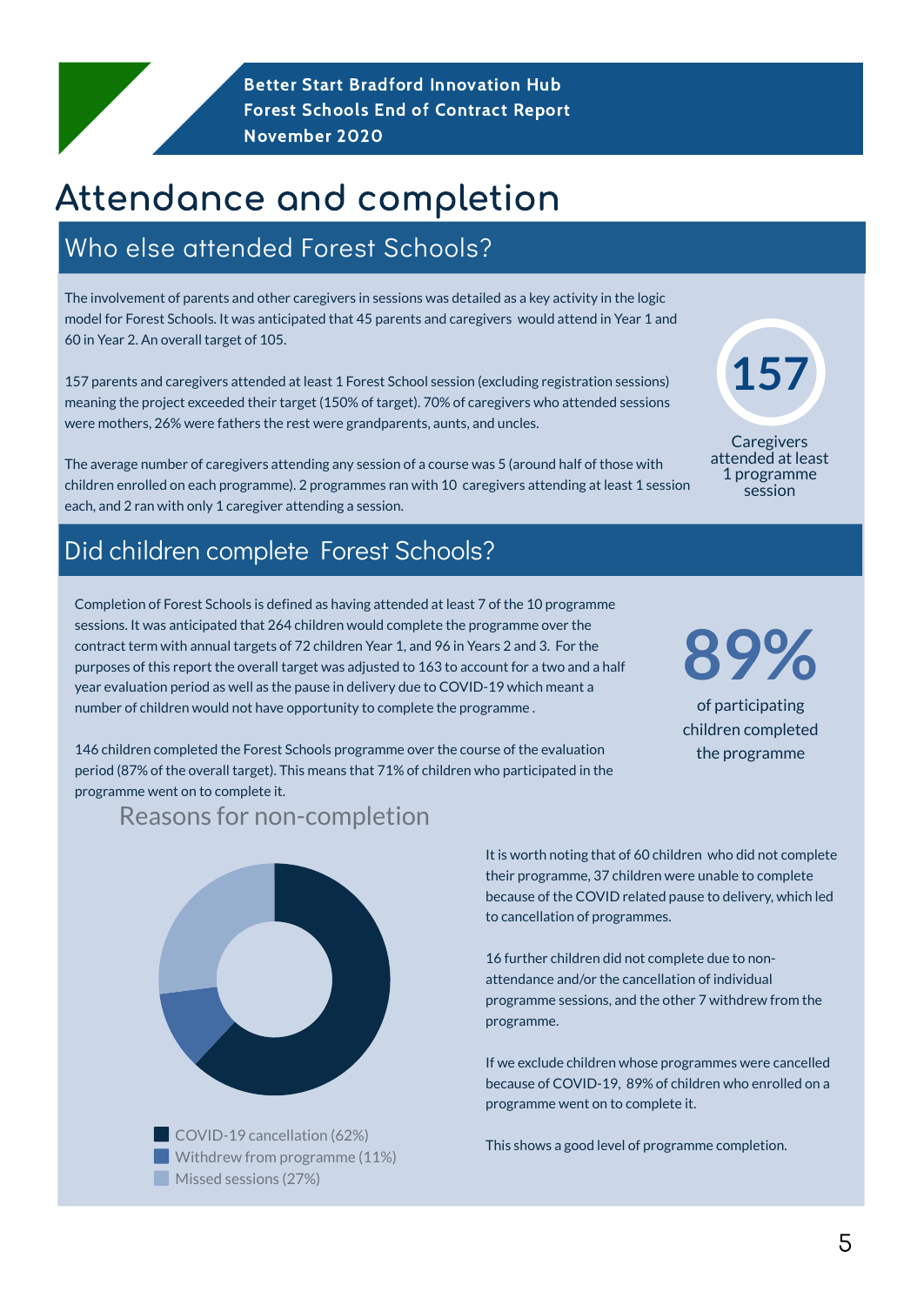Demographic data was available for all 206 children who participated in programmes. 111 (54%) of the children who attended Forest Schools sessions were male and 95 (46%) of the children were female.

54% of the children were from an Asian Pakistani background, 3% were from Black/ African/Caribbean/Black British ethnic groups and 11% from Mixed/Multiple ethnic groups. 18% were from White British or White Other back grounds.

Better Start Bradford Innovation Hub Forest Schools End of Contract Report November 2020

## Reach and implementation

## Who were the children who took part in Forest Schools?



#### How many registration sessions were delivered?

Registration sessions were intended to give families an opportunity to experience Forest Schools before enrolling on the programme.

The anticipated number of registration sessions to be delivered was 9 in Year 1, and 12 in both Years 2 and 3.

In Year 1 the project delivered 9 registration sessions (100% of the target) and in Year 2 they delivered 12, again 100% of the target. Registration sessions were paused alongside programmes in Year 3 because of COVID-19. A total of 21 taster sessions were delivered across the evaluation period.

# **1 0 0 %**

o f ant icipate d registration sessions were delivered

#### How many programmes were delivered?

The core component of the project set out in in the logic model is a 10 week programme of Forest School sessions . During a 10 week programme, the project provide 10 weekly 2 hour sessions.

It was anticipated that 9 programmes would be delivered in Year 1 with a further 12 in Year 2 and another 12 in Year 3. Targets were met in Years 1 and 2, but the pause in delivery because of COVID meant no programmes could be delivered at the beginning of Year 3.

Each 10 week programme should have consisted of 10 sessions. Of the 21 programmes delivered, 5 (21%) were delivered in full (all 10 sessions delivered). 4 were cut short because of COVID-19.

Discounting programmes cut short because of COVID-19, the average number of sessions delivered as part of a programme was 9 (with a minimum of 7).



 $\mathbf O$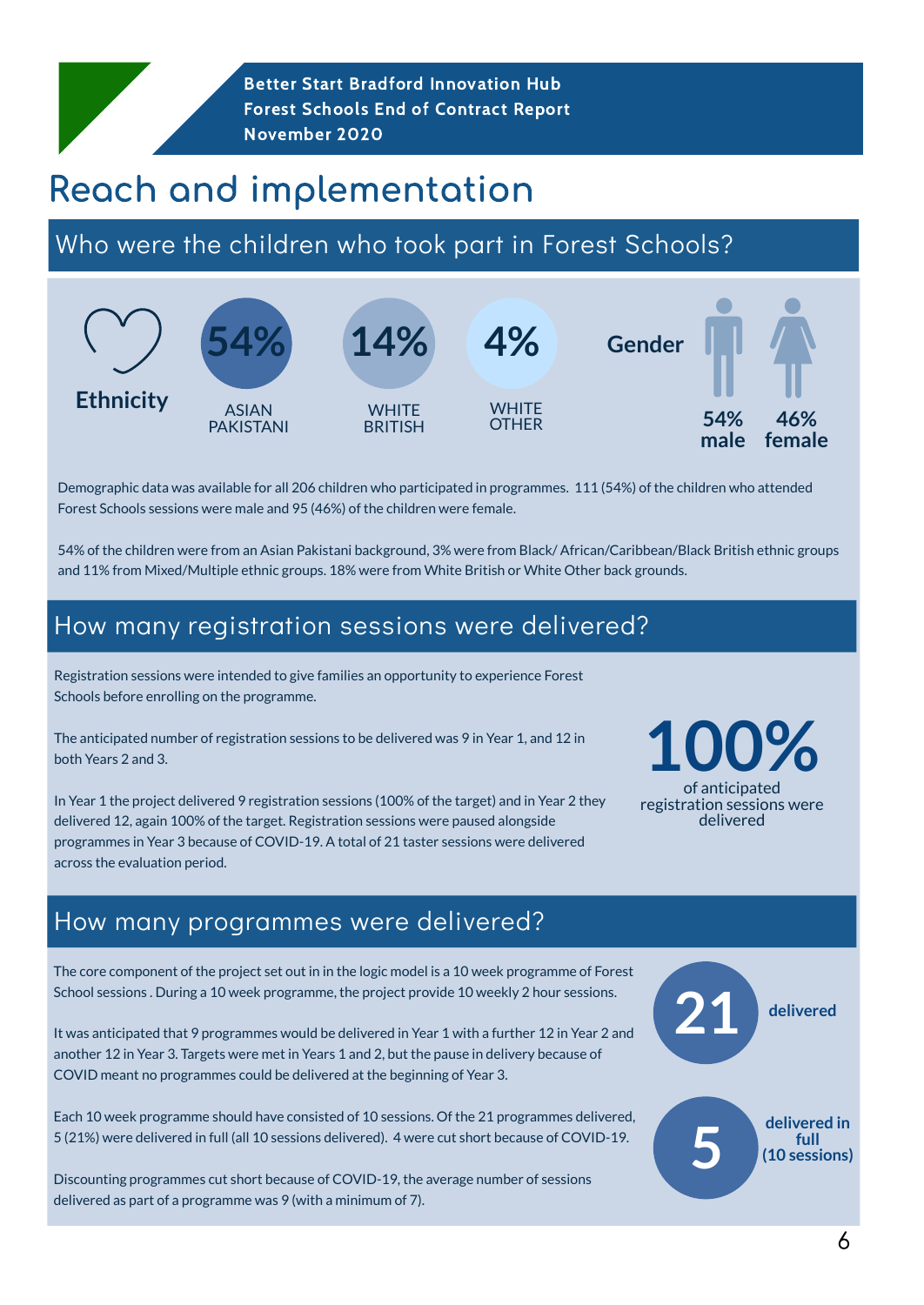The anticipated number of sessions that would be delivered was 90 during Year 1, and 120 in Year 2 and Year 3. The Year 2 target has been adjusted to 113 to capture when nurseries could no longer receive external visitors, due to Covid-19. In the first year the project delivered 78 sessions (87% of the target) and in Year 2 it delivered 102 sessions (90% of the target). The pause in delivery meant no sessions were delivered in the first part of Year 3.

30 sessions were cancelled in total (12 in Year 1 and 18 in Year 2). Two thirds of sessions cancelled in Year 2 were because of COVID-19. Other reasons for session cancellation included Eid, insufficient project staff, poor weather, insufficient Early Years staff, the setting cancelled session, lack of venue, too few children attending.

Better Start Bradford Innovation Hub Forest Schools End of Contract Report November 2020

## Implementation

7

#### How many sessions were delivered?

#### Reasons for session cancellation



Other (27%)

#### **Duration of sessions:**

On average, children spent 77 minutes at the outdoor venue during a Forest Schools session , with a minimum of 58 minutes and a maximum of 102 minutes).

When preparing children for the session and travel time to the venue were also taken into account, Forest School sessions were on average 111 minutes long. (a minimum of 97 minutes and a maximum of 121 minutes.

This suggests children spend just over two thirds of the Forest School session at the venue, engaged in play.

During a 10 week programme Forest Schools deliver an average of 18 hours of sessions.

#### Where were sessions held and how long were they?

#### Session venues

#### No. of sessions at venue

space



180 sessions. The project carried out the majority of its sessions in local parks (52%), followed by sessions in a wood/forest (40%).

Very few sessions took place at the Early Years settings and shows children and those caregivers attending sessions were given opportunities to become familiar with local green spaces.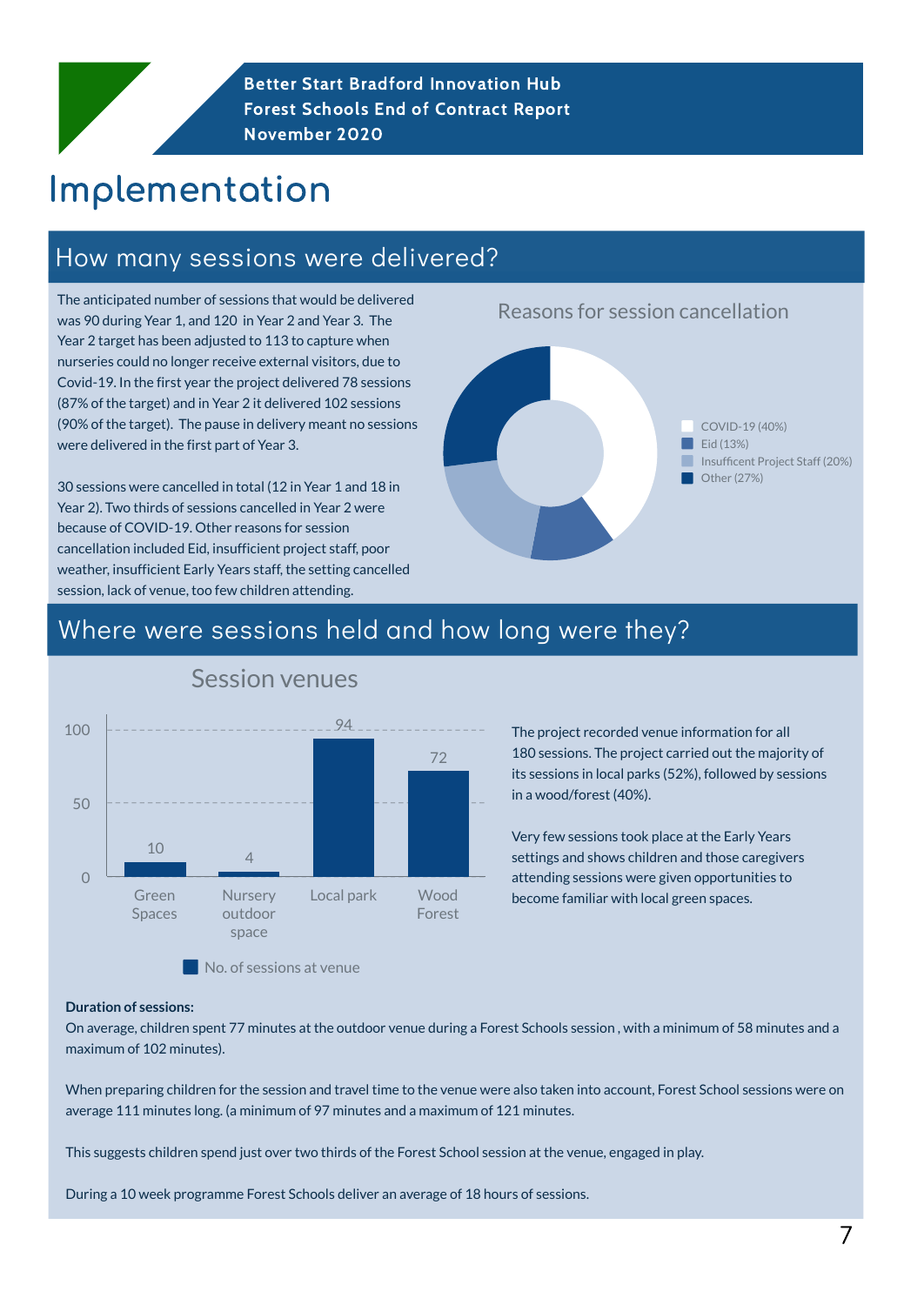8

Better Start Bradford Innovation Hub Forest Schools End of Contract Report November 2020

## Weather

# Implementation

Training for parent volunteers and Early Years staff was another key activity described in the logic model. The training available included Level 1, Level 3 accredited outdoor trianing.

In relation to Level 1 19 people were recorded as having completed this training across the evaluation period. A further 5 people had completed Level 3 training.

The project recorded data about the weather for 174 sessions. This data specified the type of weather during the session and the temperature.

The minimum temperature recorded was 2 degrees Celsius and the maximum temperature recorded was 26 degrees Celsius. The most prevalent weather type was sun. Only 7 sessions had a change of venue from the planned venue and this was mostly due to unsafe high winds or torrential rain. This suggests that children were being encouraged to be outdoors in all sorts of weather conditions.

> 29% Cloudy of sessions recorded cloudy weather

34% of sessions recorded Sunny weather



#### Training Activities

## Family Sessions

In addition to those activities described in the project logic model, the project began delivering 'Family sessions' in October 2019. They were delivered independently of Early Years settings and were intended to provide additional opportunities for families to participate in facilitated outdoor play sessions held in local parks and green spaces. Individual level data was not collected for families attending these sessions so it is not possible to report on the number of unique families or how frequently families attended.

Sessions were open to anyone before March 2020 when they were suspended because of COVID-19. In July 2020 Family sessions resumed with a significantly reduced capacity and were used as a way of continuing to offer sessions to parents and caregivers who were not able to attend a 10 week course through their child's EY setting. They have therefore targeted families from the Better Start Bradford area since July. Dads

Family sessions mainly took place in local parks or the grounds of local primary schools. Peel Park, Peel Park Primary School, St Stephens Primary School and Bowling Park were the most popular and well attended venues for family sessions.

| Period                     | No. of family<br>sessions<br>delivered | <b>No. of families</b><br>recorded as<br>attending | <b>No. of BSB</b><br>families recorded<br>as attending | <b>No. of 0-4s</b><br>attending | DUUS<br>accounted<br>for   |
|----------------------------|----------------------------------------|----------------------------------------------------|--------------------------------------------------------|---------------------------------|----------------------------|
| Oct $19-$<br><b>Mar 20</b> | 47                                     | 165                                                | 119 (72%)                                              | 233                             | 12%                        |
| Mar $20 -$<br>Sep 20       | 13                                     | 56                                                 | 56 (100%)                                              | 16                              | of all adult<br>attendance |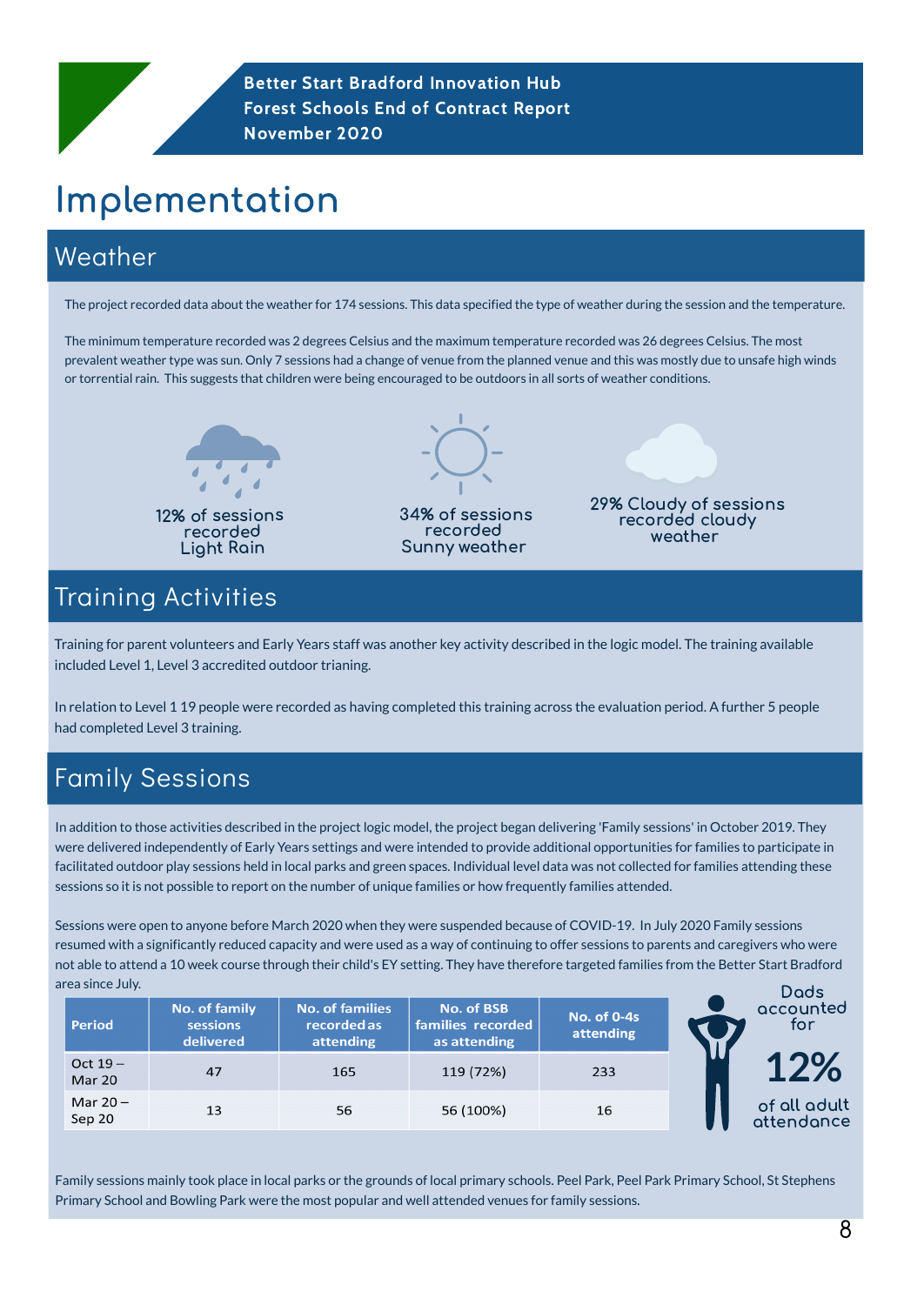9

Better Start Bradford Innovation Hub Forest Schools End of Contract Report November 2020

## Families' experiences

## What were families experiences of taking part in Forest schools?

In the first year of delivery of the Forest Schools project, one of the Innovation Hub research team joined and observed 2 of the 9 Forest School programmes. These observations provided a detailed picture of children's and parents' experiences when taking part in the project. The focused ethnography report can be made available upon request. Below some key findings are presented:

Children participating in Forest Schools programmes took part in a range of activities in outdoor spaces. Over 80 different activities were recorded.

There was an emphasis on child-led activities. Children were asked what they wanted to do and where they wanted to go when

they arrived at the wood or park. Activities became child-led on an individual level, such as choosing a small tree to climb, but also involved children collectively making decisions. Examples of the types of activities included:

- **Sensory activities** (seeing, feeling, hearing and smelling nature through play)
- **Examining and experimenting**(e.g.. exploring the woods; shaking tree to get leaves off)
- **Physical activity** (e.g. climbing trees; running and chasing; rolling down slope)
- **Searching, collecting, and hiding** (e.g. collecting sticks for a den; collecting treasure for a box)
- **Building and destroying** (e.g. making a den; rock piles; destroying leaf pile)
- **Social** (e.g. leaving a hidden message for next group; talking to the community)
- **Art**(e.g. making leaf kites; nest building; boot prints; leaf crown; natural bouquet)
- **Caring** (e.g. feeding birds and squirrels; looking after each other; managing conflicts)
- **Relaxing** (e.g. lying in a hammock; lying on grass cloud watching)

Attending parents were initially hesitant to participate in activities but were encouraged by Forest School leaders and children to get involved. Some parents became very engaged in the activities. Examples include a dad helping a group of children to find sticks to make a pretend fire, a mum climbing the tree the children had been climbing, and a mum running around a fountain while children tried to catch them.



Over the period of observation, changes and improvements were observed in a number of aspects of children's behaviour. It was not possible to determine whether these observations were a result of programme participation; however, based on the findings, the project logic model has been updated with suggested outcomes for children. These were:

Social and emotional outcomes: confidence; attention; cooperation; anxiety; independence; overcoming fears; caring for and understanding themselves and others, and social skills and relationships

Language and communication outcomes: vocabulary; use of words and full sentences; listening skills

Physical development: physical activity; fine and gross motor skills; ability to move and be safe in the diverse and complex physical environment of natural spaces

Work is ongoing to establish which of these outcomes, if any, are measurable.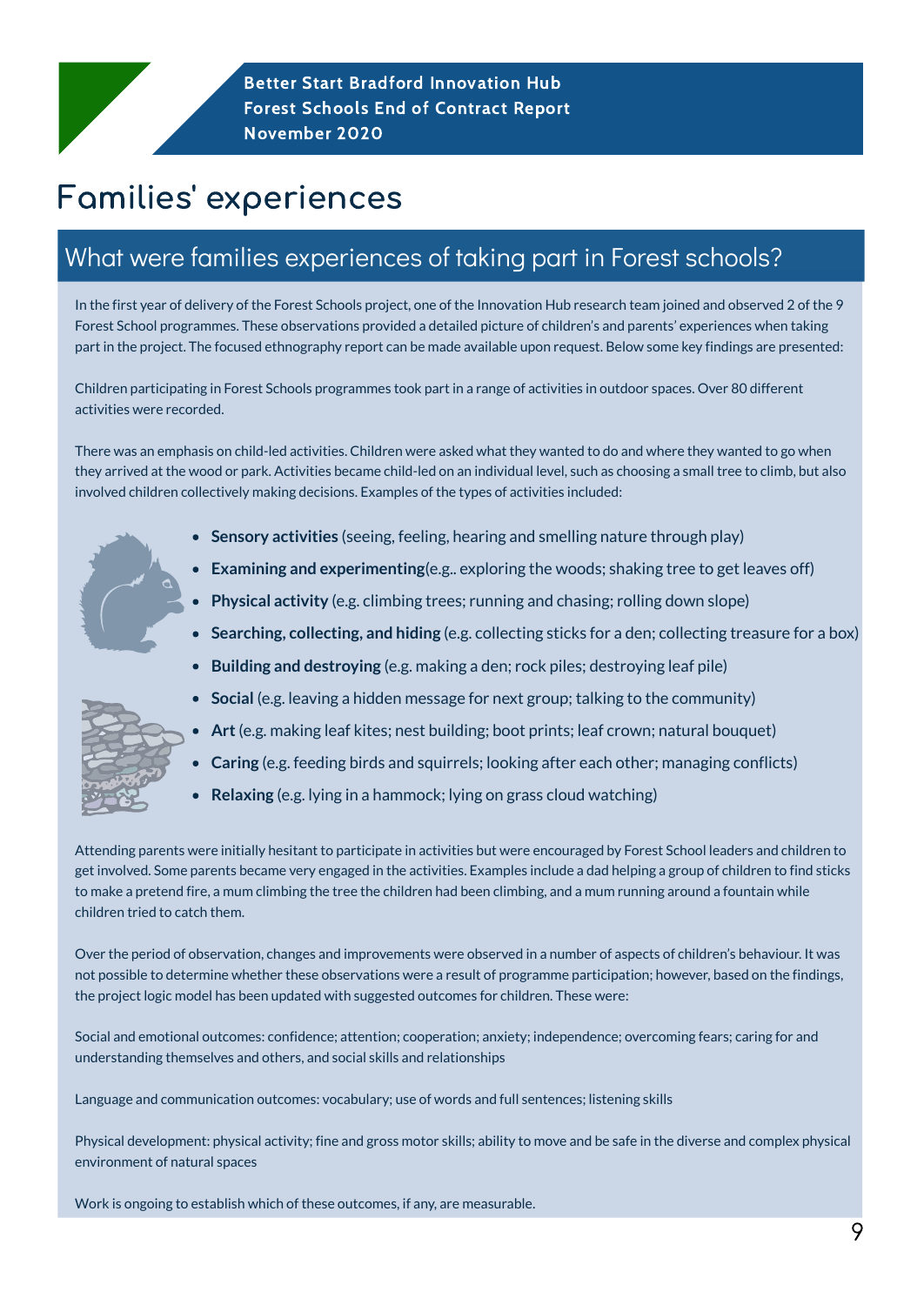## What did families say about the support they received?

# Satisfaction

100%

of respondents had a median score of 4 or more



132 families had completed and returned questionnaires at the time that analysis was conducted. A summary of responses can be found below.

Better Start Bradford Innovation Hub Forest Schools End of Contract Report November 2020

100% of respondents agreed or strongly agreed that the project was helpful to them

of respondents agreed or strongly agreed that they were satisfied with the support they received 99%

of respondents agreed or strongly agreed that the project provided useful information

98% of respondents agreed or strongly agreed that the project was easy to access

100% of respondents agreed or strongly agreed that they would

#### recommend the project to friends and family

100% of respondents agreed or strongly agreed that they were

#### happy with the project overall

Since my daughter has been to Forest School I feel she is a lot more confident and enjoys going to local parks

The forest school project has helped my child. He is more confident in school and he also has developed a love for insects as before he would be scared to touch them.

Fantastic opportunity for children and parents. Would be brilliant in the summer too.

99%